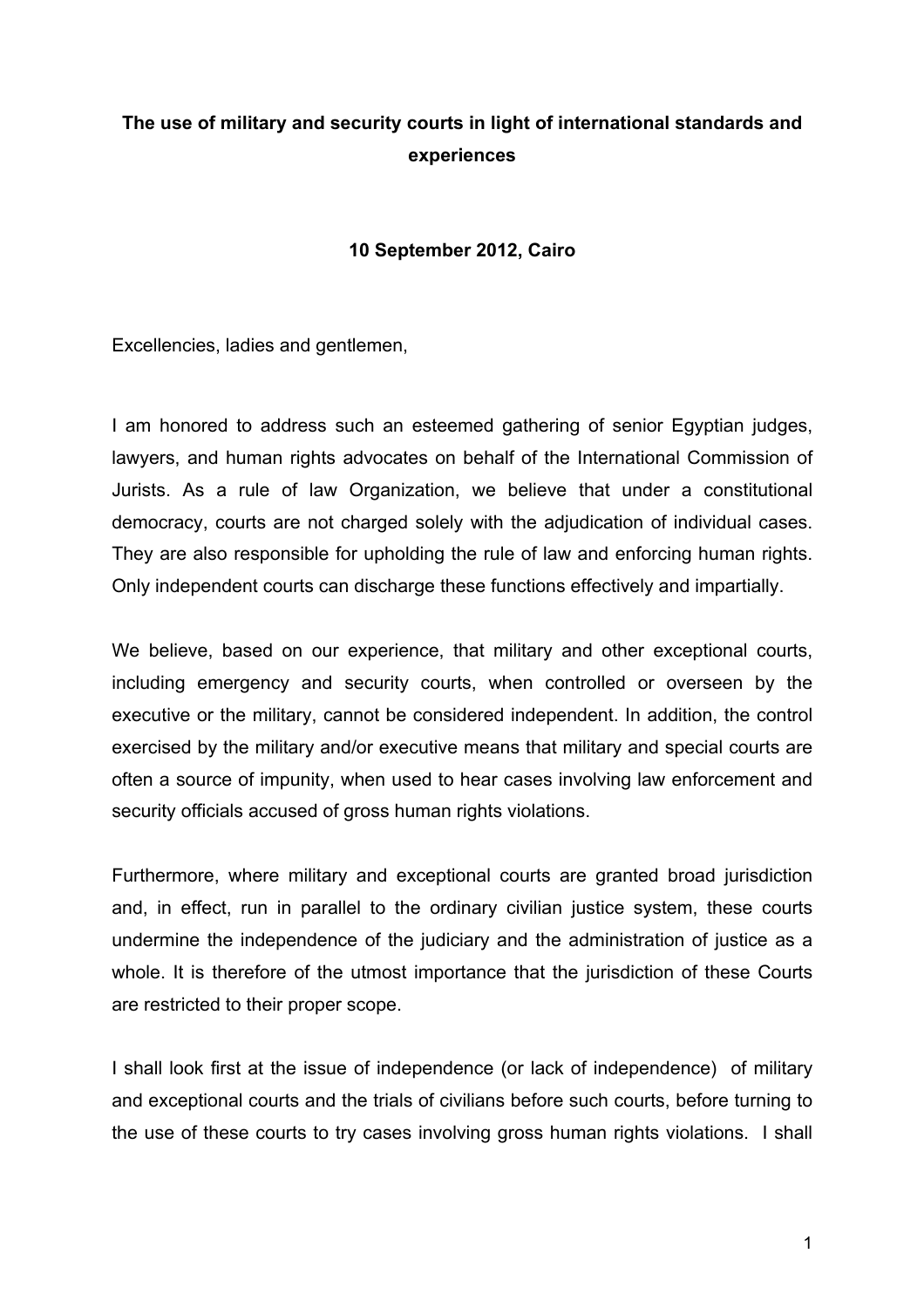frequently refer to comparative perspectives originating in international law and tribunals or other international bodies.

#### **Military and Exceptional Courts and the Guarantees of Independence**

Military Courts are part of the military hierarchy. In the vast majority of cases they do not meet the necessary guarantees of independence and impartiality. This lack of independence has several forms. First, military judges are generally, including in Egypt, appointed by decree at the initiative of the Minister of Defence. Second, military judges are subject to military disciplinary rules. These rules are largely based on the concept of subordination to superior commanders. Third, the Executive and the army can generally exercise comprehensive control over proceedings before these courts, thus undermining the proper administration of justice.

Each of these concerns was highlighted by the Special Rapporteur on the promotion and protection of human rights and fundamental freedoms while countering terrorism, in relation to the "military commissions" set up by the United States for suspects held at Guantanamo: "As to the composition of military commissions, the Special Rapporteur has serious concerns about their independence and impartiality, their potential use to try civilians, and the lack of appearance of impartiality… Whereas, in this regard, military judges in courts martial are appointed from a panel of judges by lottery, judges and members in a military commission are selected for each trial. Furthermore, although the current convening authority is a civilian and former judge, she is employed by the Department of Defense, so that, as a result, the appearance of impartial selection by the convening authority of members of individual commissions is undermined. Moreover, there is no prohibition against the selection of members of a commission who fall within the same chain of command; more junior members of a military commission, despite any advice to the contrary, may be directly or indirectly influenced in their consideration of the facts. The ability of the convening authority to intervene in the conduct of trials before a military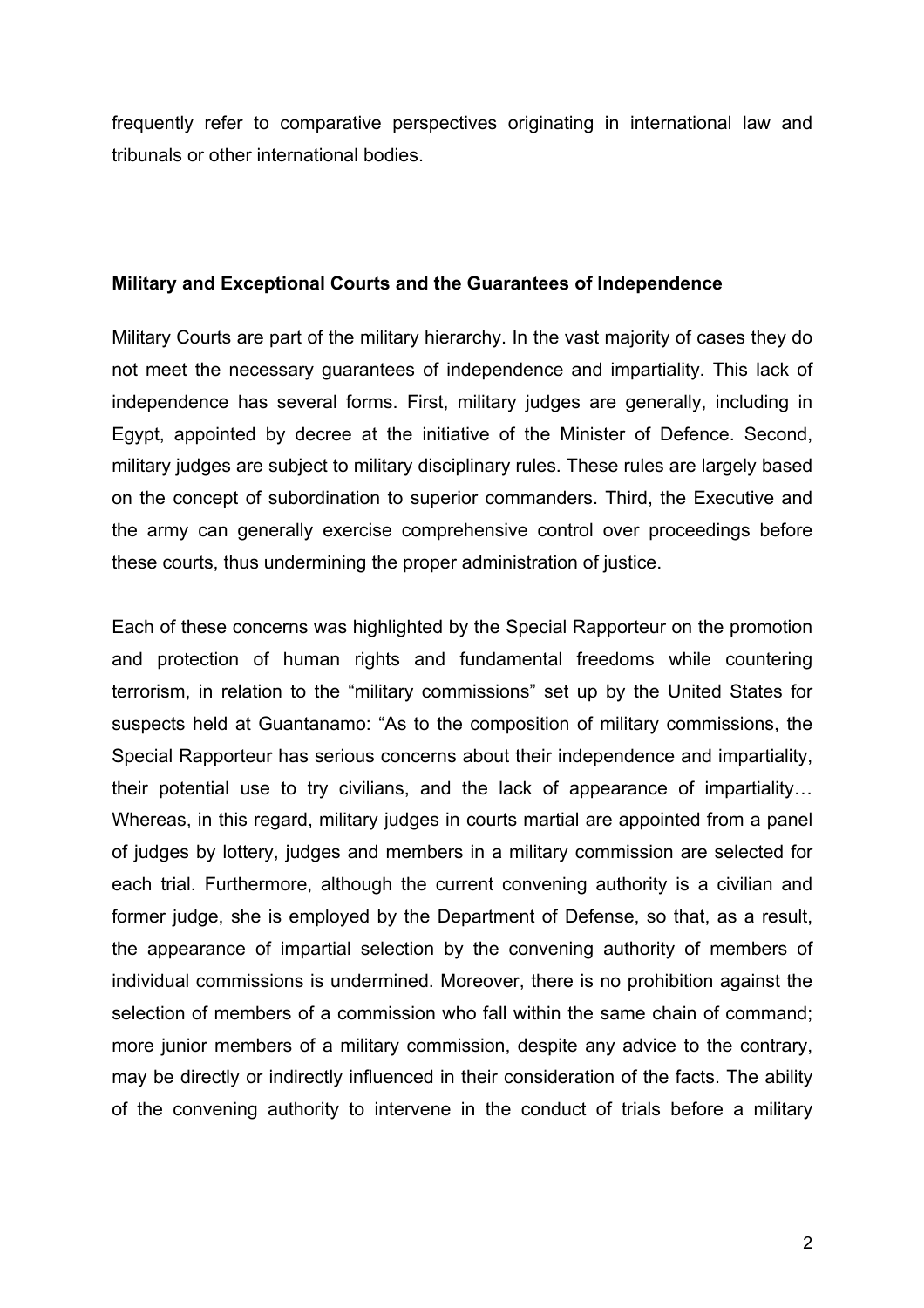commission is also troubling...The involvement of the executive in such matters further adds to an appearance that military commissions are not independent."<sup>1</sup>

In Egypt, according to article 6 (2) of Law No. 25 of 1966 on the Military Judiciary, the President of the Republic, during a state of emergency, has the right to refer to the military courts any crime which is punishable under the Penal Code or under any other law. The jurisdiction of Military Courts to try civilians has further been endorsed by the Supreme Constitutional Court, which ruled that the President may invoke the Emergency Law to refer any crime to a military court.

Other exceptional courts, including emergency and special security courts, frequently also do not meet the requisite standards of independence in that they are generally overseen or controlled by the executive. This is the case in Egypt where the State Security Courts are formed by judges appointed by Presidential Decree, upon the recommendation of the Minister of Justice. Furthermore, the Emergency Law allows the President to appoint military officers to this court.

The above highlights the challenges related to military and exceptional tribunals and the principles of an independent judiciary. In this regard, the European Court of Human Rights and the Inter-American Commission on Human Rights have both stressed the fact that military judges cannot be considered independent and impartial because they are part of the hierarchy of the army.<sup>2</sup>

The lack of guarantees of independence of the military justice system is also apparent in relation to the military prosecutor. Indeed, for an investigation to be effective, it must be conducted by an independent and impartial prosecutor. This independence may be compromised where the investigation of violations allegedly committed by members of the armed forces or security forces is carried out by those responsible for the violations. The European Court of Human Rights in its case law in a case related to Romania affirmed that "military prosecutors were active military

 $1 A/HRC/6/17/Add.3$ , Report of the Special Rapporteur on the promotion and protection of human rights and fundamental freedoms while countering terrorism, Martin Schein, November 2007, Mission to the United States, paras. 23-25

<sup>2</sup> European Court of Human Rights, *Findlay v. United Kingdom*, Judgment of 25 February 1997, and *Incal v. Turkey*, Judgment of 9 June 1998. Inter-American Commission of Human Rights, Annual Report 1997, OAS Document OEA/Ser.L/V/II.98/Doc.6, Chapter VII, Recommendation 1.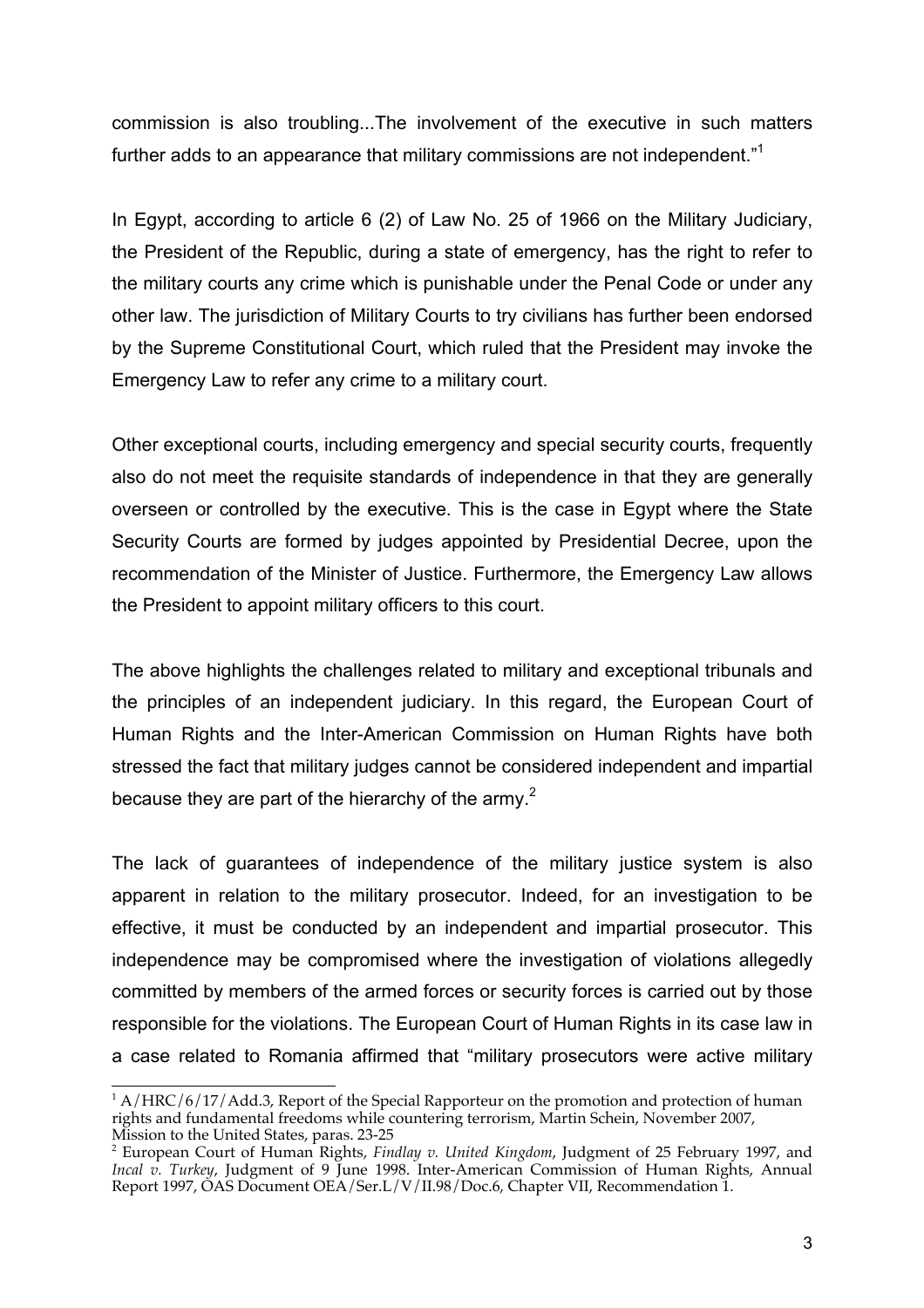personnel and they were members of the military structure based on the principle of hierarchical subordination" and that "this institutional link has resulted in a lack of independence and impartiality of the military prosecutor in the carrying out of the investigation*"*. 3 The Court has been consistent in ruling that investigations by military prosecutors involving the armed forces or security forces have not shown the independence and impartiality required by the procedural obligation under Article 3 of the European Convention on Human Rights. For its part, the Human Rights Committee, in the case of Colombia, noted its concern that: "the military exercise the functions of investigation, arrest, detention and interrogation" and recommended "that the jurisdiction of the military courts with respect to human rights violations be transferred to civilian courts and that investigations of such cases be carried out by the Office of the Attorney-General and the Public Prosecutor", as opposed to the military prosecutor."<sup>4</sup>

In the case of Egypt, the Special Rapporteur on extrajudicial, summary or arbitrary executions stated in his 1994 annual report that the military courts in Egypt did not fulfil the requirements of the relevant international standards on the administration of justice.<sup>5</sup> In concluding his report, the Special Rapporteur noted, in the context of all States, that: *"*In the vast majority of alleged extrajudicial, summary or arbitrary executions brought to the attention of the Special Rapporteur… sources report that either no investigation at all has been initiated, or that investigations do not lead to the punishment of those responsible. In many countries where perpetrators of human rights violations are tried before military courts, security forces personnel escape punishment due to an ill-conceived esprit de corps. […] The reports and allegations received indicate that breaches of the obligation to investigate alleged violations of the right to life and punish those responsible occur in most of the countries the Special Rapporteur is dealing with in the framework of his mandate. The Special Rapporteur reiterates his appeal to all Governments concerned to provide for an independent civilian justice system with an independent and competent judiciary and full guarantees for all those involved in the proceedings. Where national legislation provides for the competence of military tribunals to deal

 $\overline{a}$ <sup>3</sup> *Case Voicilescu c. Roumanie*, Request No. 5325/03*,* Judgement of 3 February 2009. Also see, *mutatis mutandis*, *Barbu Anghelescu c. Roumanie*, n<sup>o</sup> 46430/99, § 67, 5 October 2004 ; *Bursuc c. Roumanie*, nº 42066/98, § 107, 12 October 2004 ; et *Mantog c. Roumanie*, nº 2893/02, § 69-70, 11 October 2007<br><sup>4</sup> Concluding Observations on Colombia, CCPR/C/79/Add 76, 5 May 1997, paras 19 and 34

<sup>&</sup>lt;sup>4</sup> Concluding Observations on Colombia, CCPR/C/79/Add.76, 5 May 1997, paras 19 and 34<br><sup>5</sup> United Nations document E/CN.4/1995/61, 4 December 1994, paragraphs 125 and 183 respectively.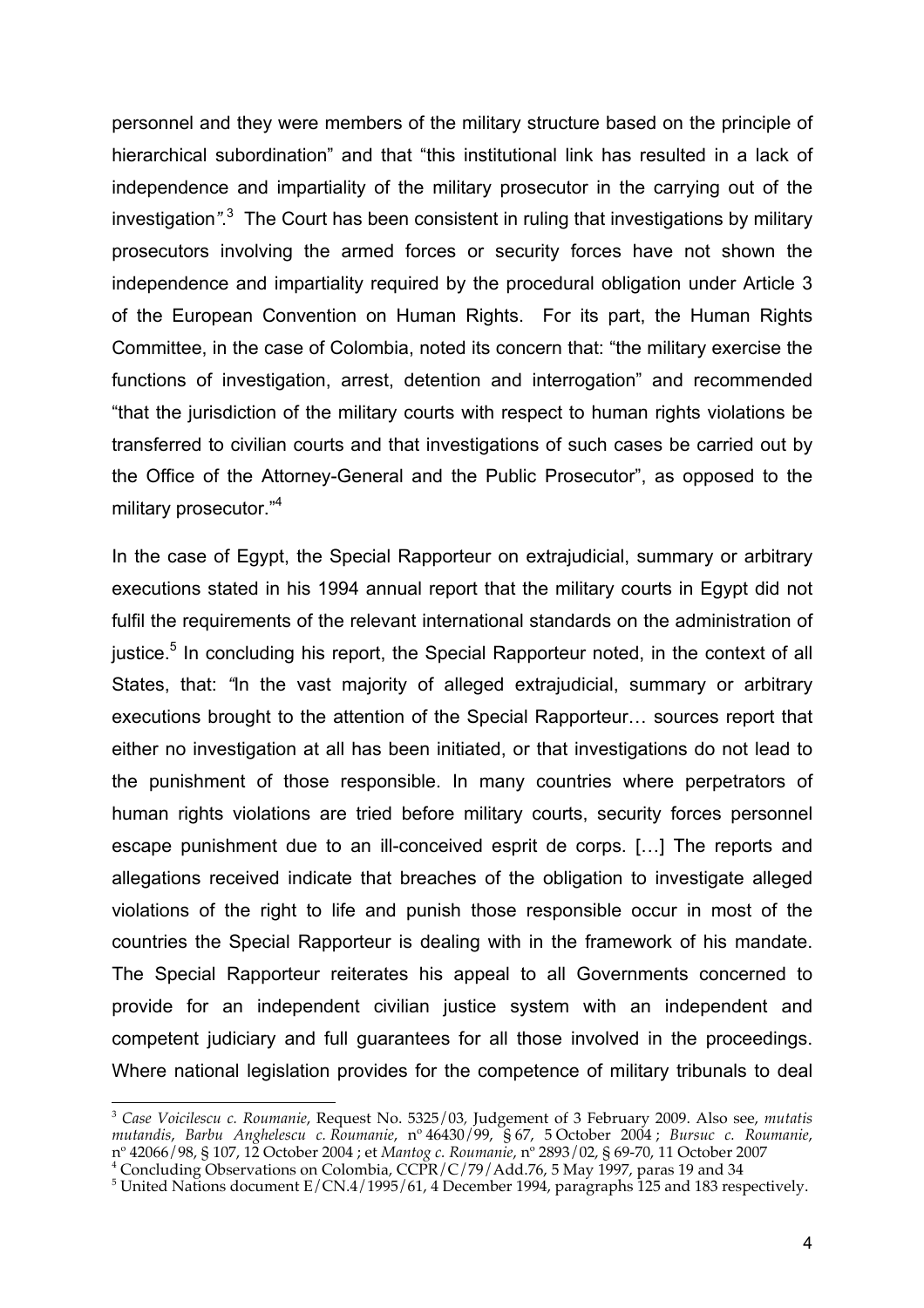with cases involving violations of the right to life by members of the security forces, such tribunals must conform to the highest standards required by the pertinent international instruments as concerns their independence, impartiality and competence. The rights of defendants must be fully guaranteed before such tribunals, and provision must be made to allow victims or their families to participate in the proceedings*".*<sup>6</sup>

### **Trial of Civilians in Military/Special courts: International Law and Standards**

Principle 5 of the UN Basic Principles on the Independence of the Judiciary states: "Everyone shall have the right to be tried by ordinary courts or tribunals using established legal procedures. Tribunals that do not use the duly established procedures of the legal process shall not be created to displace the jurisdiction belonging to the ordinary courts or judicial tribunals."<sup>7</sup> This principle is particularly applicable to the use of military or special courts to try civilians in parallel with, or in place of, the ordinary justice system.

As early as 1984, in its General Comment No.13, the Human Rights Committee examined the use of military and special courts in the context of Article 14 of the ICCPR, which guarantees the right to a fair trial. The Committee noted that: *"*The provisions of Article 14 apply to all courts and tribunals within the scope of that Article whether ordinary or specialized. The Committee notes the existence, in many countries, of military or special courts which try civilians. Quite often the reason for the establishment of such courts is to enable exceptional procedures to be applied which do not comply with normal standards of justice. While the Covenant does not prohibit such categories of courts, nevertheless the conditions which it lays down clearly indicate that the trying of civilians by such courts should be very exceptional*."8*

In its Report on Terrorism and Human Rights, the Inter-American Commission identified the reason for excluding civilians from special and military courts: "The

<sup>6</sup> *Ibid.* para. 402-403 <sup>7</sup>

 $\sigma$ <sup>7</sup> United Nations Basic Principles on the Independence of the Judiciary, Adopted by the Seventh Congress on the Prevention of Crime and Treatment of Offenders held at Milan from 26 August to 6 September 1985 and endorsed by General Assembly resolutions 40/32 of 29 November 1985 and 40/146 of 13 December 1985

<sup>8</sup> CCPR General Comment No. 13, 04/13/1984, para.4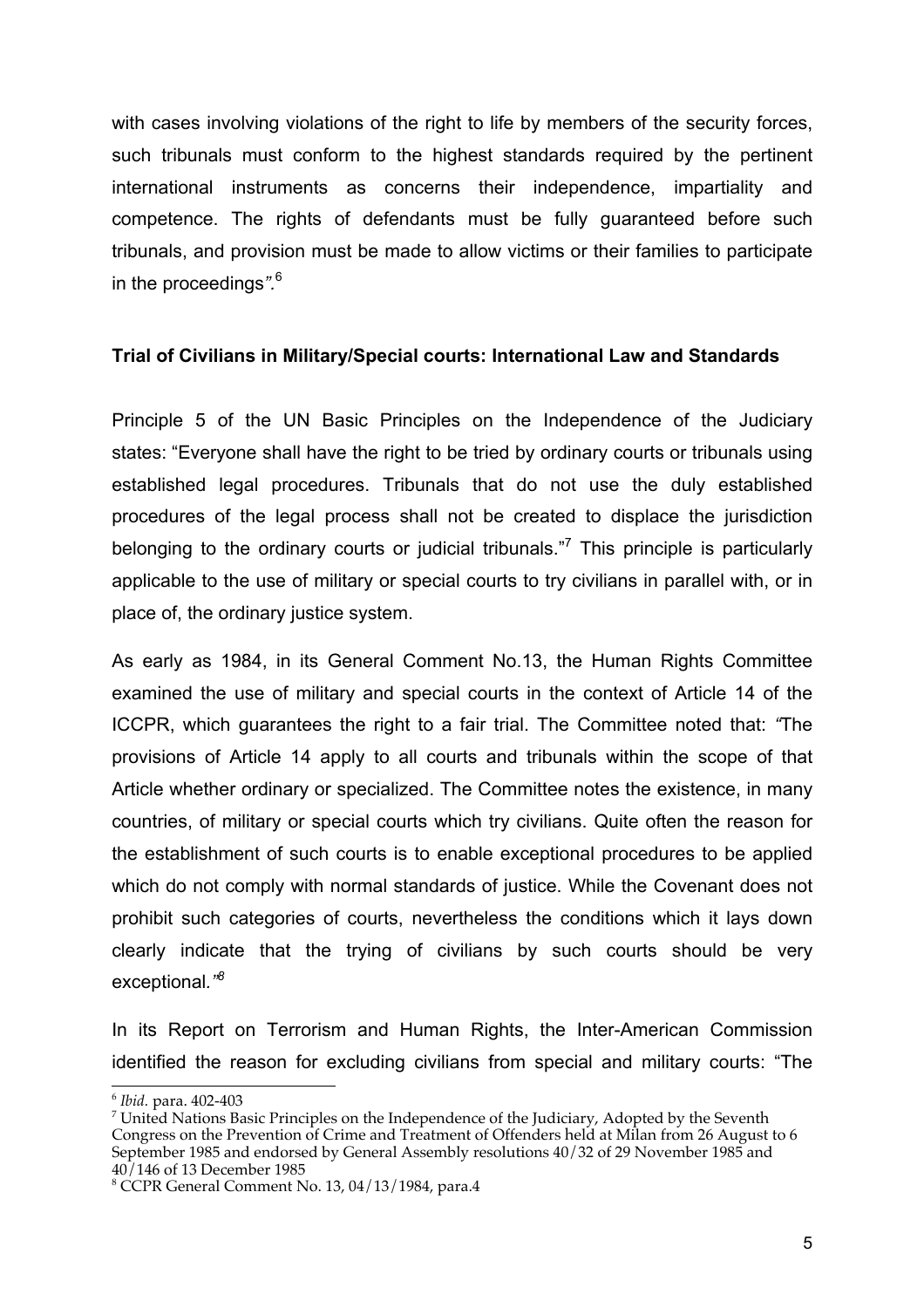basis for this criticism has related in large part to the lack of independence of such tribunals from the Executive and the absence of minimal due process and fair trial guarantees in their processes*.*" <sup>9</sup> Similarly, the Human Rights Committee, when examining the right to a fair trial, has stressed that "the trial of civilians in military or special courts may raise serious problems as far as the equitable, impartial and independent administration of justice is concerned."10

The jurisprudence of the European Court of Human Rights has confirmed this view.<sup>11</sup> For example, in *Ergin v. Turkey*, 12 the European Court held: "when a court is composed solely of military judges, [it] leads the Court to affirm that only in very exceptional circumstances could the determination of criminal charges against civilians in such courts be held to be compatible with Article 6."13

Therefore, international law confines the jurisdiction of military courts to military offences involving military personnel only and prohibits the trial of civilians before military and special courts. For example, the African Principles and Guidelines on the Right to a Fair Trial and Legal Assistance in Africa, specifically include at section L, "The Right of Civilians not to be Tried by Military Courts".<sup>14</sup> In this regard, the Principles state:

"(a) The only purpose of Military Courts shall be to determine offences of a purely military nature committed by military personnel.

(b) While exercising this function, Military Courts are required to respect fair trial standards enunciated in the African Charter and in these guidelines.

(c) Military courts should not in any circumstances whatsoever have jurisdiction over civilians. Similarly, Special Tribunals should not try offences which fall within the jurisdiction of regular courts."

<sup>9</sup> *Report on Terrorism and Human Rights*, Inter-American Commission on Human Rights, para. 230,

<sup>&</sup>lt;sup>10</sup> Human Rights Committee, General Comment No. 32, Right to equality before courts and tribunals and to a fair trial, CCPR/V/GC/2 (2007).

<sup>&</sup>lt;sup>11</sup> Findlay v. The United Kingdom, judgment of the European Court of Human Rights of 25 February 1997, Series 1997-I and Incal v. Turkey, judgment of 9 June 1998, Series 1998-IV.

 $\frac{12}{12}$  Ergin v. Turkey (No. 6) (Application no. 47533/99), para.24<br> $\frac{13}{12}$  Ergin v. Turkey (No. 6), Application no. 47533/99), para.24<br> $\frac{13}{14}$  Adopted by the African Union in July 2003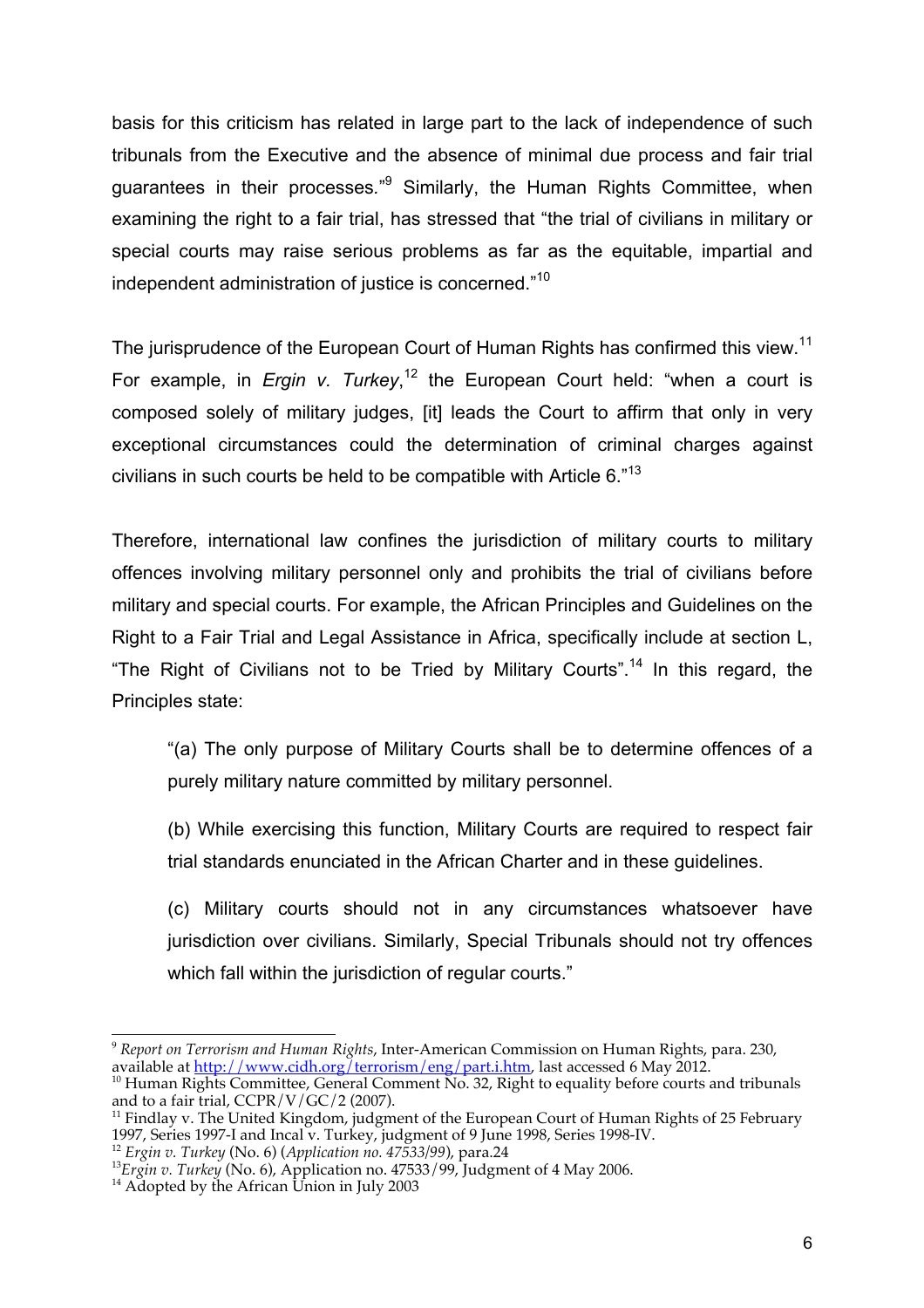The African Commission on Human and Peoples' Rights has regularly held that military courts violate the right to a fair trial and undermine the independence of the judiciary. For example, in *Centre for Speech v Nigeria*, the Commission held "it could not be said that the trial and conviction of the four journalists by a Special Military tribunal presided over by a serving military officer who is also a member of the PRC, the body empowered to confirm the sentence, took place under conditions which genuinely afforded the full guarantees of fair hearing as provided for in Article 7 of the African Charter and the act is also a contravention of Article 26 of the African Charter"<sup>15</sup>

Further, the African Commission has expressly demonstrated, in a case relating to Mauritania, how military courts undermine the independence of the judiciary as a whole: "Special Military Tribunals…constituted a violation of Article 7 (1) (d) of the Charter by the very virtue of their composition, which is reserved to the discretion of the executive organ. Withdrawing criminal procedures from the competence of the courts established within the judicial order and conferring onto an extension of the executive necessarily compromises the impartiality of the Courts, to which the African Charter refers. Independently of the qualities of the persons sitting in such jurisdictions, their very existence constitutes a violation of the principle of impartiality and independence of the judiciary and, thereby of Article 7 (1) (d)."

It is as a result of the lack of guarantees of independence and the general harm done to the independence of the judiciary that, in the case of *Durand and Ugarte v. Peru,* the Inter-American Court found that "in a democratic Government of Laws the penal military jurisdiction shall have a restrictive and exceptional scope and shall lead to the protection of special juridical interests, related to the functions assigned by law to the military forces. Consequently, civilians must be excluded from the military jurisdiction."<sup>16</sup>

To provide some guidance for States on military tribunals in particular, the UN Commission of Human Rights started debating principles governing the

 $\overline{a}$ <sup>15</sup> Communication 206/97. 13th Activity Report

<sup>16</sup>Inter-American Court of Human Rights, *Durand and Ugarte v. Peru*, 16 August 2000, ¶ 117.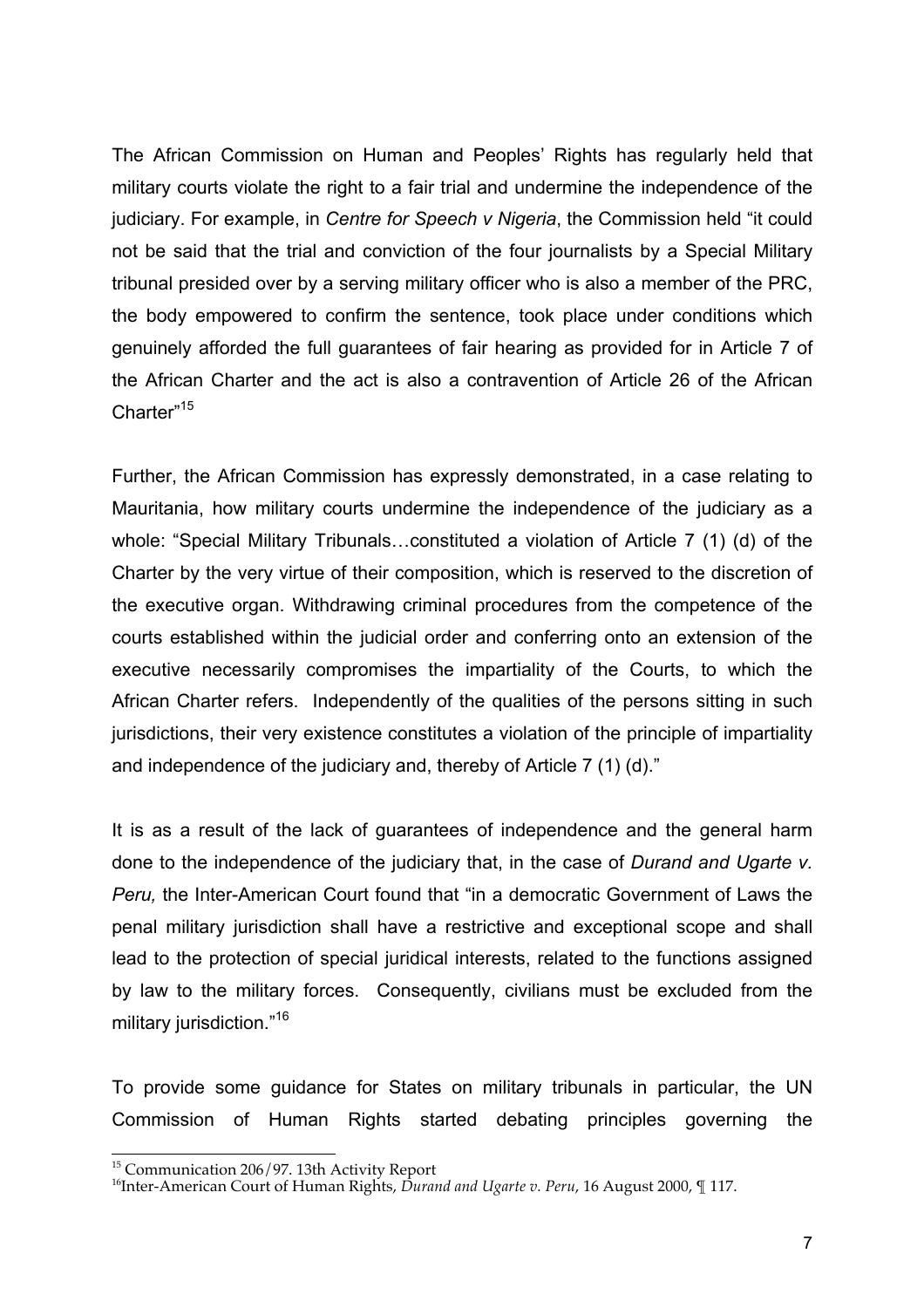administration of justice through military courts. These principles are currently being considered by the Human Rights Council and represent the most advanced stage of the debate. There is therefore an interest in setting out some of the most relevant principles.<sup>17</sup>

- 1. Military tribunals may be established only by the constitution or the law, and must respect the principle of separation of powers. They must be an integral part of the general judicial system.
- 2. In times of crisis, recourse to martial law or special regimes should not compromise the guarantees of a fair trial. Any derogation should be consistent with the principles of the proper administration of justice. In particular, military tribunals should not be substituted for ordinary courts, in derogation from ordinary law.
- 3. Military courts should have no jurisdiction to try civilians. Therefore, in all circumstances, the State shall ensure that civilians accused of a criminal offence of any nature are tried by civilian courts.
- 4. The jurisdiction of military courts should be limited to offences of a strictly military nature committed by military personnel.

## **Trial of Civilians in Military and Exceptional Courts: the Case of Egypt**

The Constitution and law in Egypt has historically provided for an array of military and special courts by virtue of:

- Article 148 of the 1971 Constitution, which allowed the President to declare a state of emergency and was used to maintain a near perpetual state of emergency from 1981 until May 2012
- Article 171 of the 1971 Constitution, which provided for State Security Courts
- Article 179 of the 1971 Constitution, which allowed the President to "*refer any terror crime to any judiciary body stipulated in the Constitution or the law"*
- Article 183 of the 1971 Constitution, which provides for military courts
- Emergency Law No.162 of 1958, which details the jurisdiction and procedures of numerous types of special courts composed of military or civilian judges or both

<sup>&</sup>lt;sup>17</sup>Draft Principles Governing the Administration of Justice Through Military Tribunals, U.N. Doc. E/CN.4/2006/58 at 4 (2006).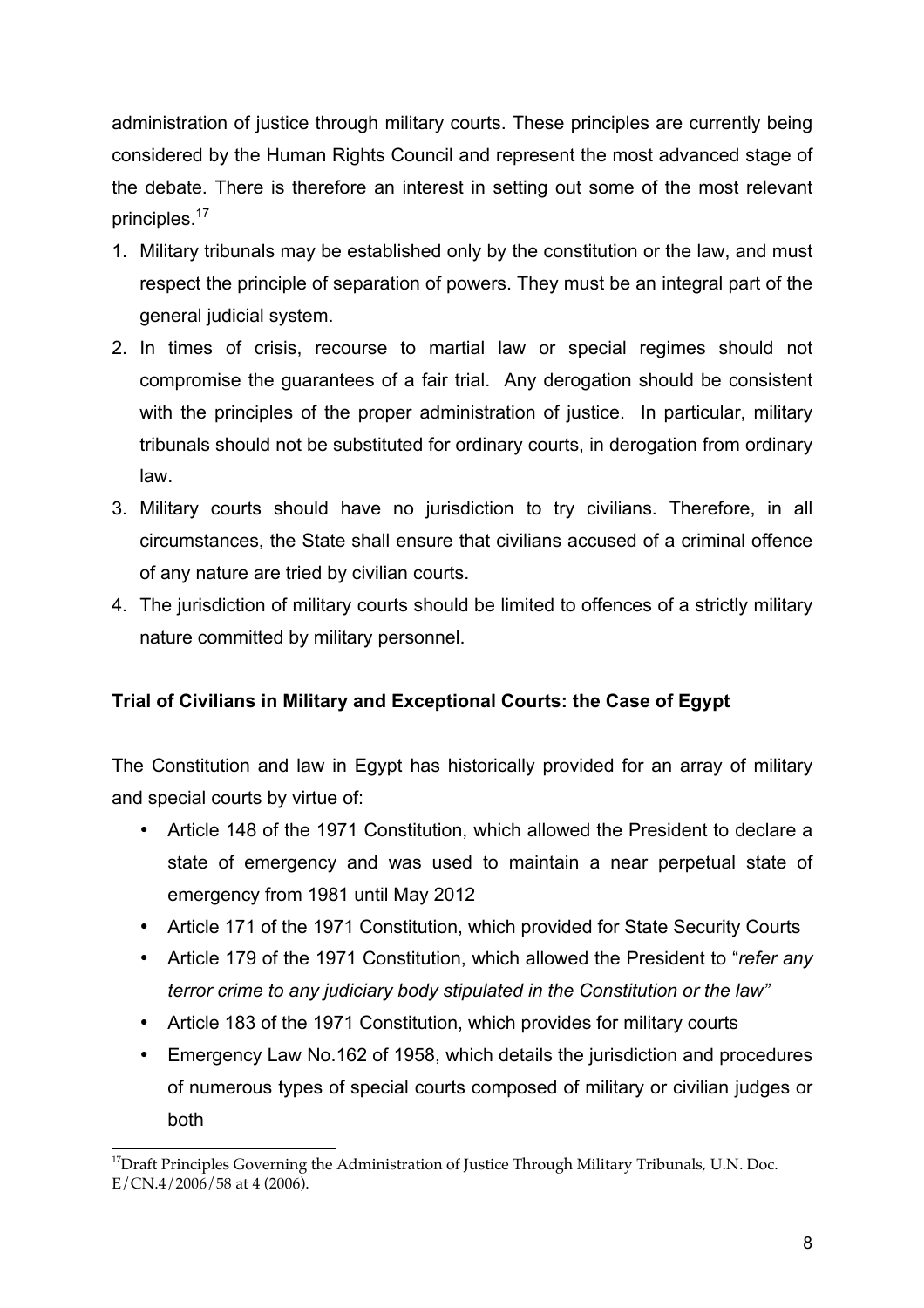• The Military Code of Justice, Law No.25 of 1966, which details the jurisdiction and functioning of military courts

This vast array of special courts led the Human Rights Committee in 1993 to express its concern over "the multitude of special courts in Egypt," and the resulting need for "consistency in the judicial procedure and procedural guarantees." The committee also criticized the Emergency law in the following terms: "the President of the Republic is entitled to refer cases to the State security courts, to ratify judgments and to pardon. The President's role as both part of the executive and part of the judiciary system is noted with concern by the Committee."<sup>18</sup>

In its 2002 Concluding Observations, after the examination of Egypt's periodic report, the Committee noted, with alarm: "that military courts and State security courts have jurisdiction to try civilians accused of terrorism although there are no guarantees of those courts' independence and their decisions are not subject to appeal before a higher court."<sup>19</sup>

More recently, the Special Rapporteur on the promotion and protection of human rights and fundamental freedoms while countering terrorism, following a visit to Egypt in 2009, reiterated the view of the Human Rights Committee in 1993 that, "military courts should not have the faculty to try cases which do not refer to offences committed by members of the armed forces in the course of their duties."<sup>20</sup>

Despite these repeated calls to limit the scope of special and military courts and to ensure civilians are guaranteed fair trial rights, these courts were used extensively under the Mubarak regime to try civilians, including human rights defenders and political opponents.

<sup>18</sup> Consideration of Reports Submitted by State Parties Under Article 40 of the Covenant, Comments of the Human Rights Committee, Egypt, 9 August 1993, available at

 $\frac{1}{2}$ Concluding Observations of the Human Rights Committee: Egypt, CCPR/CO/76/EGY, 28 November 2002.

<sup>&</sup>lt;sup>20</sup> Report of the Special Rapporteur on the promotion and protection of human rights and fundamental freedoms while countering terrorism, Martin Scheinin, Human Rights Council, para. 32, 14 October 2009, A/HRC/13/37/Add.2, quoting the Human Rights Committee CCPR/C/79/Add. 23, para. 9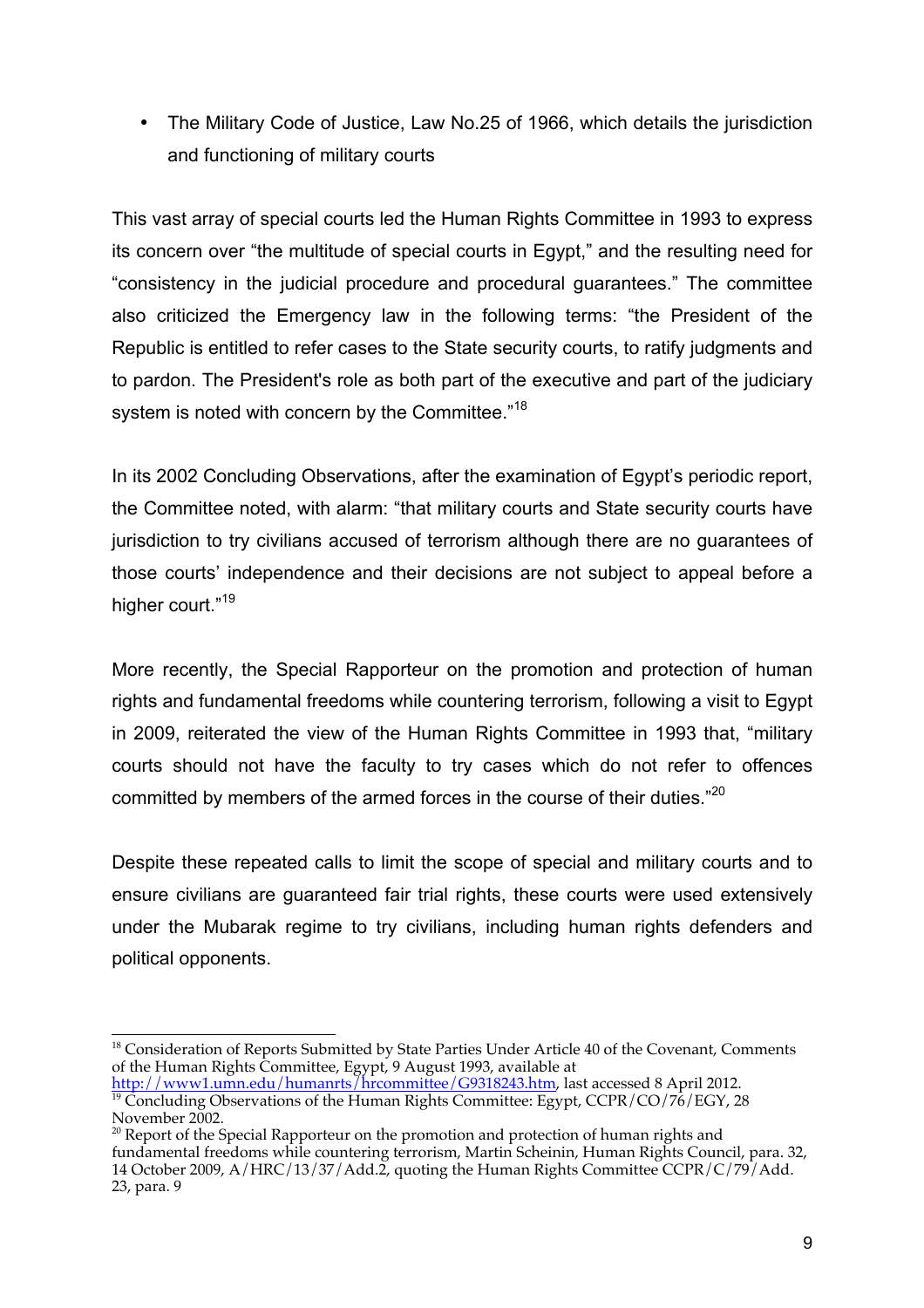Following the overthrow of Mubarak, the use of military and special courts to try civilians has not ended and, indeed, likely increased during the transitional period. The recent reviews initiated by President Morsi, and the release of a number of civilians tried by military courts, are an important first step and bring hope that this serious situation may be eventually corrected, by bringing Egyptian legislation fully in compliance with international standards. However, we understand that the use of military and special courts continues today.

We hear frequent allegations that trials before military courts in Egypt fail to meet international standards of fairness and due process. We have received repeated and consistent allegations that in practice lawyers do not have full access to their clients or important case files, as the trials are generally held within a week, and in some cases 48 hours, from the time of arrest.

The above is a matter of utmost concern and must be addressed in the new Constitution and through broader legal reforms. In particular, the Emergency Law should be repealed and the Military Code of Justice should be reformed to confine the scope of military courts to military personnel and Military offences only. These restrictions on military courts should be reinforced through Constitutional guarantees, as should the rights of the accused to a fair trial.

## **Cases Involving Human Rights Violations in Military/Special Courts: International Law and Standards**

The trial of those alleged to have committed human rights violations by military courts is also an important issue. Crimes involving serious violations of international human rights law, including torture, arbitrary detention, extrajudicial executions and enforced disappearances, should be heard in ordinary courts and not military or other special security courts. Again, there is ample authority here among human rights instruments and bodies. $21$ 

 $21$  UN Special Rapporteur on extrajudicial, summary or arbitrary executions surveyed a number of states where trials before military courts allowed accused to evade punishment because of 'an illconceived *esprit de corps* which generally results in impunity', UN Doc.: A/51/457, at para. 125, 6 October 1996. Report of the UN Working Group on Enforced or Involuntary Disappearance, UN Doc.: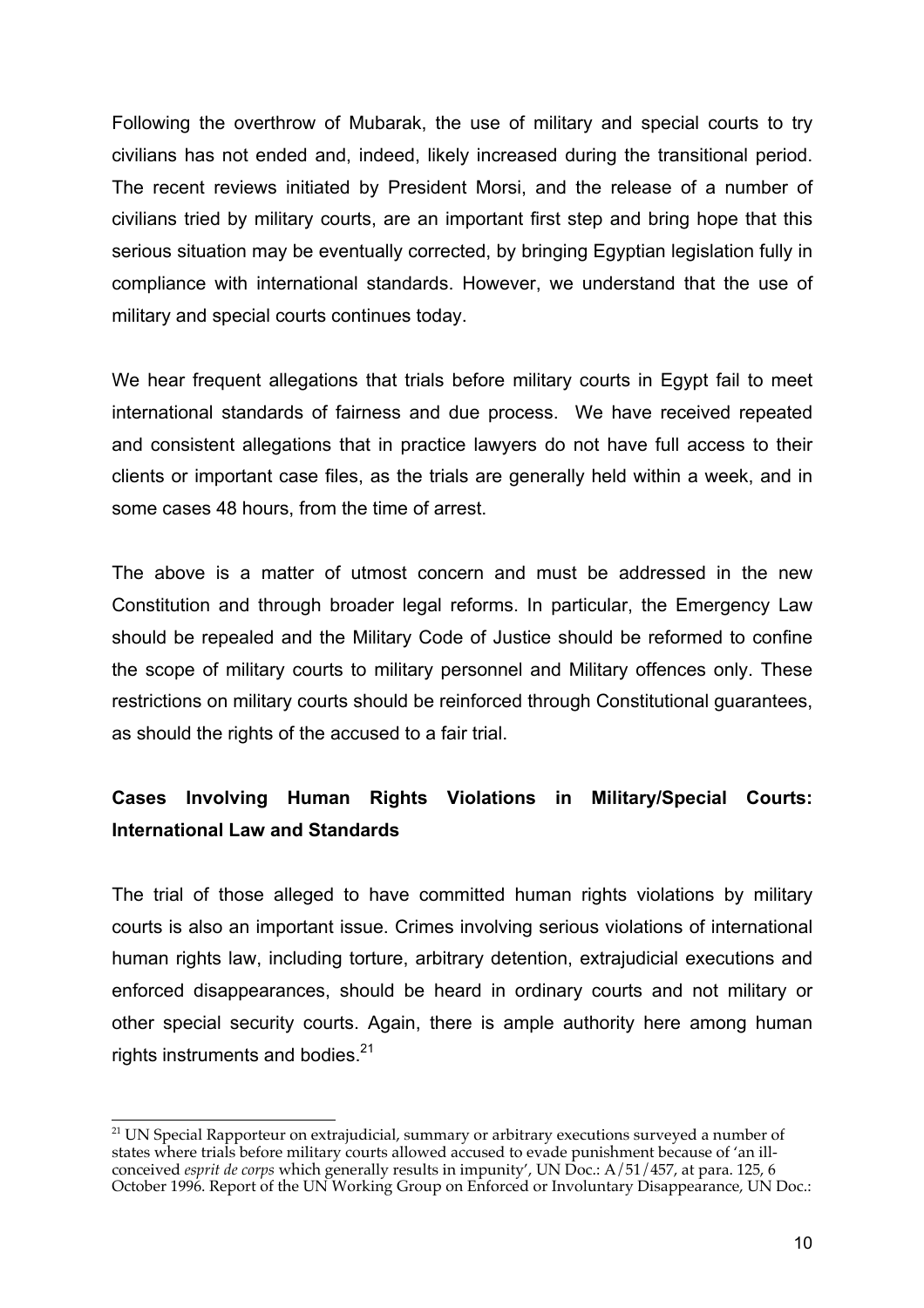Of particular relevance in this regard is the 2005 Updated Set of Principles for the Protection and Promotion of Human Rights through Action to Combat Impunity, of the late UN Commission on Human Rights. These clearly state at Principle 29: "The jurisdiction of military tribunals must be restricted solely to specifically military offences committed by military personnel, to the exclusion of human rights violations, which shall come under the jurisdiction of the ordinary domestic courts or, where appropriate, in case of serious crimes under international law, of an international or internationalized criminal court.*" 22*

Similarly, the Human Rights Committee's Draft Principles Governing the Administration of Justice Through Military Tribunals, referred to earlier, specifically excludes cases involving serious human rights violations from military courts: "In all circumstances, the jurisdiction of military courts should be set aside in favor of the jurisdiction of the ordinary courts to conduct inquiries into serious human rights violations and to prosecute and try persons accused of such crimes."

The reason for the exclusion is that the lack of independence increases the likelihood of impunity. For example, the UN Working Group on Enforced or Involuntary Disappearances has noted, that once criminal jurisdiction has been assumed by the armed forces, the risk of impunity for serious human rights abuses increases markedly. It has therefore stated that "the prosecution and punishment of offences involving gross violations of human rights such as disappearances should be dealt with in civilian courts, even if those under prosecution have been or are members of the armed forces."<sup>23</sup>

The link between impunity and military or special courts, was also noted in the context of Peru, where the Human Rights Committee referred in its concluding observations to: "the absence of civilian control over the military and para-military groups, especially in the zones under their control, which in some cases amounts to impunity. In particular, the Committee regrets that they can be tried for acts of violence only under military law."24

<sup>22</sup> <u>http://www.derechos.org/nizkor/impu/principles.html</u><br><sup>23</sup> E/CN.4/1992/18, para.46 (i)<br><sup>24</sup> UN Doc.: CCPR/C/79/Add.8, 25 September 1992, para. 8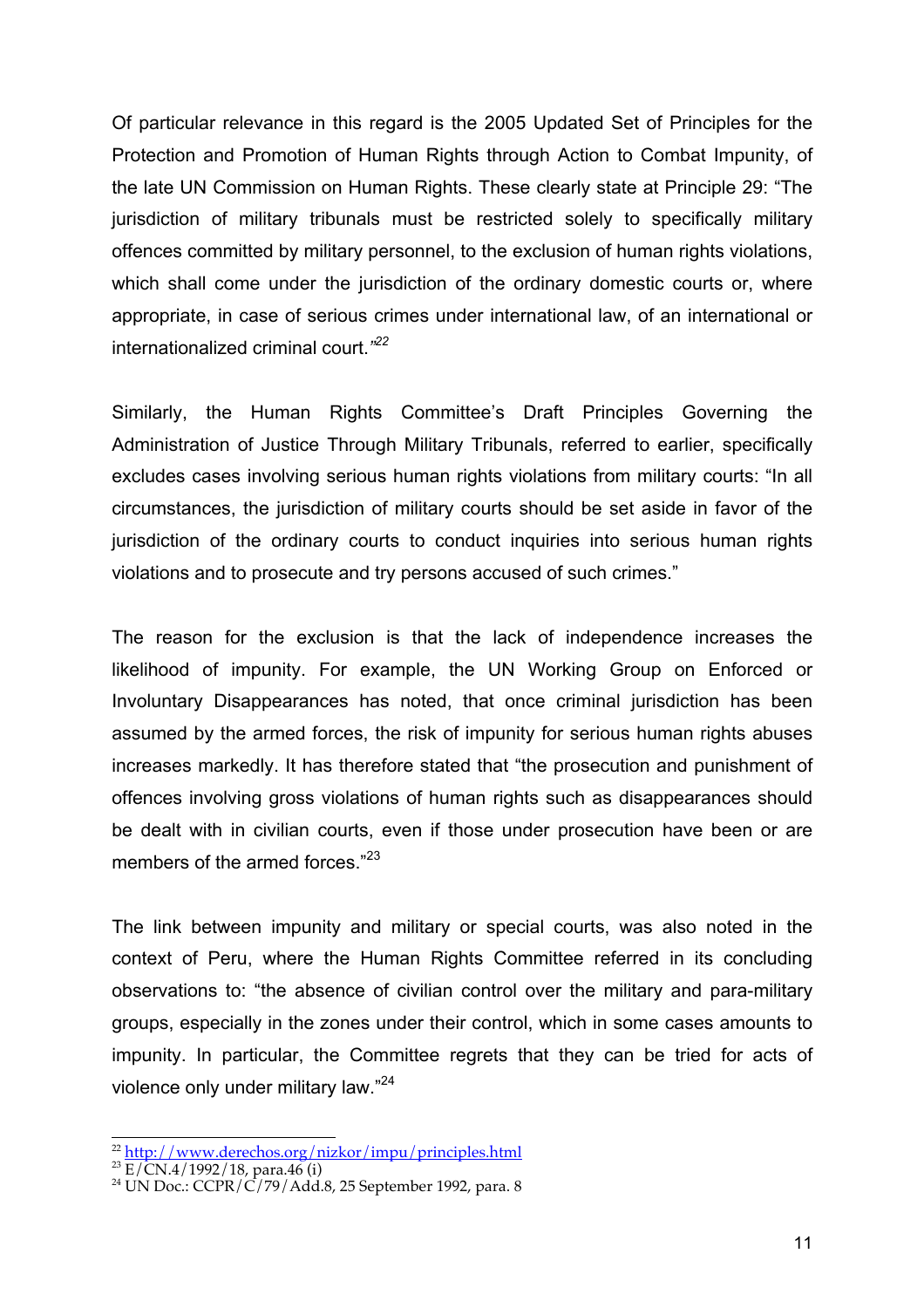In Colombia, the Inter-American Commission on Human Rights left no doubt as regards the role of military tribunals in the investigations of human rights violations. It stated: "[t]he problem of impunity is aggravated by the fact that the majority of cases involving human rights violations by members of the State's public security forces are processed by the military justice system. The Commission has repeatedly condemned the military jurisdiction in Colombia… for failing to provide an effective and impartial judicial remedy for violations of Convention-based rights, thereby insuring impunity and a denial of justice in such cases."<sup>25</sup>

The reason why military courts exacerbate impunity is equally true for special tribunals set up within other security agencies.

# **Cases Involving Human Rights Violations in Military/Special Courts: Situation in Egypt**

Under the Mubarak regime, numerous gross human rights violations were committed by law enforcement officers and other State officials. These violations included: torture and other ill-treatment; extra judicial killings; arbitrary detention; and enforced disappearances. Most of these violations continued to occur during the protests that led to the toppling of Mubarak and have continued during the transitional period.

The 1971 Constitution contained no specific restriction on the use of military and special courts in cases involving human rights violations. In addition, neither the Military Code of Justice nor the Emergency Law limits the jurisdiction of special and military courts in such cases. No such restriction has been introduced following the 2011 uprising in the Constitutional Declarations or the law.

As a result, cases involving such violations can be heard in military or special courts. Indeed, on 9 March 2012 a military doctor alleged to have carried out "virginity tests" on female protestors, was acquitted by a military court.

 $\overline{a}$  $^{25}$  Inter-American Commission on Human Rights, Third Report on the Human Rights Situation in Colombia, Administration of Justice and the Rule of Law, ¶ 17, doc. 9 rev. 1 OEA/Ser.L/V/II.102, 26 February 1999.